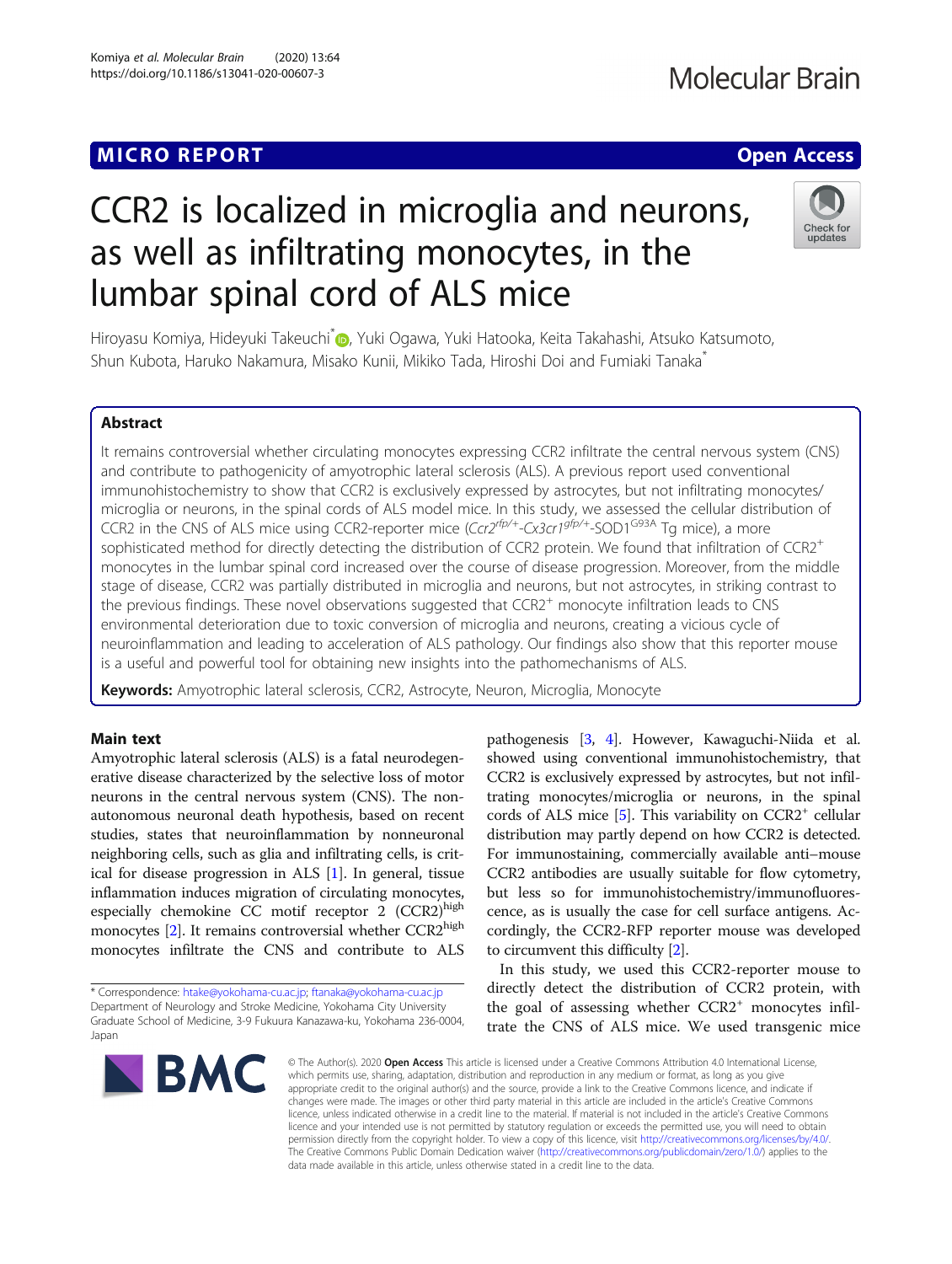carrying a high copy number of a transgene encoding a G93A mutant of human superoxide dismutase 1 (SOD1<sup>G93A</sup> Tg mice; #004435, Jackson Laboratory) as an ALS model. We obtained  $Cr2^{rfp/+}$ - $Cx3cr1^{gfp/+}$ ALS model. We obtained Ccr2<sup>ypp/+</sup>-Cx3cr1<sup>gpy+</sup>-<br>SOD1<sup>G93A</sup> Tg mice by crossing SOD<sup>G93A</sup>Tg mice with Ccr2<sup>rfp/rfp</sup> mice (#017586, Jackson Laboratory) and  $Cx3cr1<sup>gfp/gfp</sup>$  mice (#005582, Jackson Laboratory), which enables us to easily differentiate  $CCR2<sup>+</sup>$  infiltrating monocytes from CX3CR1<sup>+</sup> tissue-resident macrophages (i.e., microglia in the CNS) [[2,](#page-3-0) [6\]](#page-3-0). These mice were backcrossed for more than 10 generations after purchase. Histological analysis was carried out using 20-μm-thick frozen sections of lumbar spinal cords in  $Cr2^{rpp/+}$ .<br> $Cr2cr1^{gfp/+}$ -SOD1<sup>G93A</sup> Tg mice Sections were perme- $Cx3cr1^{gfp/+}$ -SOD1<sup>G93A</sup> Tg mice. Sections were perme-<br>abilized with 1% Triton X-100 after blocking with 10% abilized with 1% Triton X-100 after blocking with 10% normal goat serum for 30 min, and then stained with specific primary antibodies for markers of neurons (NeuN; #MAB377, Chemicon, Temecula, CA, USA), monocytes/microglia (Iba1; #019–19,741, Wako, Osaka, Japan), and astrocytes (GFAP; #M0761, Dako, Glostrup, Denmark), followed by Alexa Fluor 488–conjugated secondary antibodies (Molecular Probes, Eugene, OR, USA). Images were analyzed on a deconvolution fluorescence microscope (BZ-9000, Keyence, Osaka, Japan), and quantitative analyses of immunopositive cells in the lumbar spinal cord (6 sections/mouse,  $n = 5$ ) were car-ried out using ImageJ as described [\[7](#page-3-0)]. Statistical significance was determined by one-way analysis of variance (ANOVA) followed by post-hoc Tukey's test using Prism version 7.0 (GraphPad Software, La Jolla, CA, USA).

 $Ccr2^{rfp/+}$ -Cx3cr1<sup>gfp/+</sup>-SOD1<sup>G93A</sup> Tg mice exhibited similar disease progression to  $SOD1^{G\bar{9}3A}$  Tg mice (median survival days =  $167$  $167$  vs. 160, respectively; Fig. 1), and the abundance of CX3CR1<sup>+</sup> microglia in lumbar spinal cord gradually increased as the disease progressed (Supplemental Figure [1\)](#page-3-0), consistent with the previous reports [[7](#page-3-0), [8](#page-3-0)]. Chronological assessments also revealed that the abundance of CCR2<sup>+</sup> cells gradually increased in the gray matter of the lumbar spinal cord as disease progressed (Fig. [1b](#page-2-0) and c), whereas CNS infiltration by CCR2<sup>+</sup> cells was not detected in  $Ccr2^{rfp/+}$ -Cx3cr1<sup>gfp/+</sup> mice. Next, we evaluated the cellular localization of CCR2 by immunofluorescence staining for NeuN (neuron marker), Iba1 (monocytes and microglia marker), and GFAP (astrocyte marker). Most of CCR2<sup>+</sup> cells were positive for Iba1 (Fig. [1d](#page-2-0) and h), but not for CX3CR1, until the middle stage of the disease, suggesting that most  $CCR2<sup>+</sup>$  cells in the CNS were infiltrating monocytes at early disease stages. These findings corresponded with a previous study reporting that CCR2+ monocytes were recruited into the spinal cord of SOD1G93ATg mice [\[3](#page-3-0)]. Surprisingly, from the middle stage of the disease, CCR2 was partially distributed in  $CX3CR1<sup>+</sup>$  $CX3CR1<sup>+</sup>$  $CX3CR1<sup>+</sup>$  microglia (Fig. 1e and i) and neurons (Fig. [1f](#page-2-0) and j), but not in astrocytes (Fig. [1g](#page-2-0)), in striking contrast

to the previous findings by Kawaguchi-Niida et al. [[5\]](#page-3-0). The proportion of each type of CNS-resident cell that was CCR2+ increased as disease progressed, whereas the percentage of  $CX3CR1<sup>+</sup>$  or Iba1<sup>+</sup> cells that was  $CCR2<sup>+</sup>$ reached a plateau at the middle stage of the disease (Fig. [1i](#page-2-0)). No resident CNS cells expressed CCR2 in Ccr2rfp/+- $Cx3cr1^{gfp/+}$  non-Tg mice (Supplemental Figure [2](#page-3-0)). These novel observations demonstrated that CCR2 is expressed in resident CNS cells such as microglia and neurons, as well as CNS-infiltrating monocytes, in the advanced stage of ALS.

The cellular distribution and physiological role of CCR2 in the CNS have yet to be elucidated. Previous studies reported that CCR2 is present only in monocytes/macrophages and basophils, whereas Ccr2 mRNA is expressed in most leukocytes, including monocytes/ macrophages, T cells, B cells, natural killer cells, basophils, and dendritic cells [[2\]](#page-3-0). However, CCR2 is constitutively expressed in neurons in murine brain, spinal cord, and dorsal root ganglia, and upregulation of CCL2 (the ligand of CCR2)–CCR2 axis in the disease state directly causes neuronal dysfunction through Akt signaling pathway  $[9-11]$  $[9-11]$  $[9-11]$  $[9-11]$ . Other studies reported that CCR2 is expressed in both infiltrating monocytes and microglia in a rodent model of traumatic brain injury [\[12](#page-3-0)]. Furthermore, another study reported CCR2<sup>+</sup> monocyte infiltration in the perivascular areas of the primary motor cortex in ALS patients with TDP-43 pathology [\[13](#page-3-0)]. These data are discordant with the findings of Kawaguchi-Niida et al., who reported CCR2 expression exclusively in astrocytes [\[5](#page-3-0)]. Also in our ALS mice, CCR2-RFP was not detected in astrocytes, but was instead found in CNS-infiltrating monocytes, CX3CR1<sup>+</sup> microglia, and neurons.

There are two possible origins of CCR2<sup>+</sup>CX3CR1<sup>+</sup> cells in the spinal cord of ALS mice. One possibility is that CX3CR1+ microglia express CCR2. Initially, CCL2 is released from activated microglia and recruits CCR2<sup>+</sup> monocytes into the spinal cord. Infiltrated CCR2<sup>+</sup> monocytes also release CCL2, which accelerates inflammatory cell accumulation and leads to environmental deterioration including neuroinflammation and neuronal dysfunction, further provoking neuronal CCR2 expression. Subsequently, this microenvironmental change might convert CX3CR1<sup>+</sup> microglia to CCR2<sup>+</sup>CX3CR1<sup>+</sup> microglia acquiring deleterious phenotype as toxic conversion (i.e., CCR2 as a marker of neuroinflammation). Finally, the combination of  $CCR2<sup>+</sup>$  cells (infiltrating monocytes, microglia, and neurons) might form a vicious cycle of neuroinflammation through CCL2–CCR2 signaling, thereby accelerating ALS pathology, in accordance with previous findings  $[1, 3, 12]$  $[1, 3, 12]$  $[1, 3, 12]$  $[1, 3, 12]$  $[1, 3, 12]$ . In fact, recent microglial transcriptional analyses demonstrated that the TREM2–APOE pathway induces dysregulation of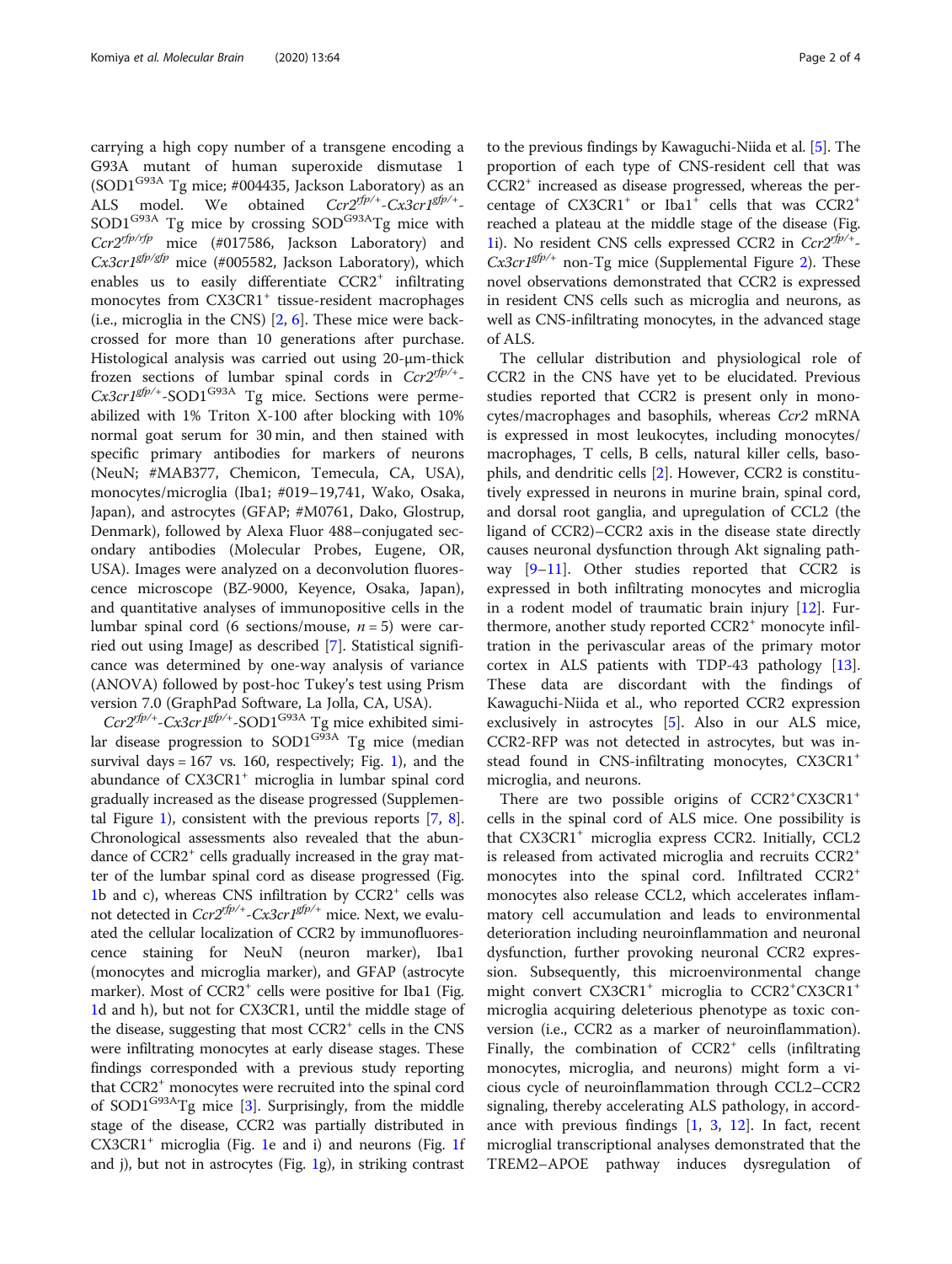<span id="page-2-0"></span>

20-week, late stage; 24-week, end stage).  $*$ ,  $p < 0.05$ 

Cx3cr1 and homeostatic signature genes such as P2ry12, Siglech, and Tmem119 in a mouse model of neurodegenerative disease, suggesting that microglia are activated in a detrimental manner in neurodegenerative diseases [[14\]](#page-3-0). Our observations also indicated that the phenotypic conversion of homeostatic CX3CR1<sup>+</sup> microglia to